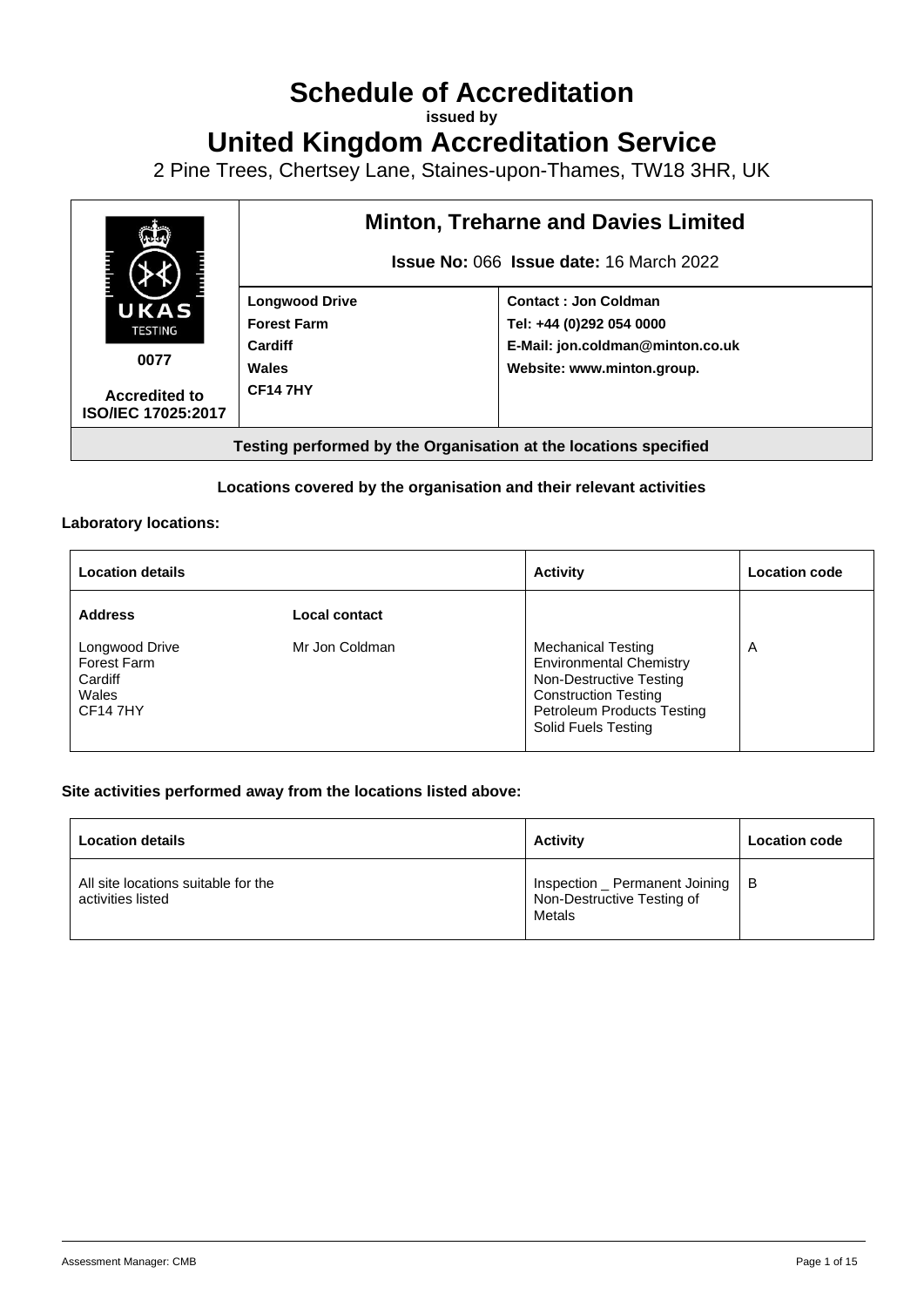|                                                                                     | <b>Schedule of Accreditation</b><br>issued by<br><b>United Kingdom Accreditation Service</b><br>2 Pine Trees, Chertsey Lane, Staines-upon-Thames, TW18 3HR, UK |
|-------------------------------------------------------------------------------------|----------------------------------------------------------------------------------------------------------------------------------------------------------------|
| UKAS<br><b>TESTING</b><br>0077<br><b>Accredited to</b><br><b>ISO/IEC 17025:2017</b> | <b>Minton, Treharne and Davies Limited</b><br><b>Issue No: 066 Issue date: 16 March 2022</b>                                                                   |
|                                                                                     | Testing performed by the Organisation at the locations specified                                                                                               |

| Materials/Products tested                   | Type of test/Properties<br>measured/Range of<br>measurement                                                                                                                              | Standard specifications/<br>Equipment/Techniques used                                                                                                                                                                                                                                                                                        | Location<br>Code |
|---------------------------------------------|------------------------------------------------------------------------------------------------------------------------------------------------------------------------------------------|----------------------------------------------------------------------------------------------------------------------------------------------------------------------------------------------------------------------------------------------------------------------------------------------------------------------------------------------|------------------|
| METALS, ALLOYS and<br><b>METAL PRODUCTS</b> | <b>Mechanical Tests</b>                                                                                                                                                                  | Flexible scope enabling new<br>versions of existing accredited<br>standard test methods and<br>technically equivalent standard<br>methods to be introduced in<br>accordance with documented in-<br>house procedure QP19                                                                                                                      |                  |
|                                             | Tensile (ambient temperature)<br>(Forces up to 500 kN)                                                                                                                                   | BS EN ISO 6892-1 Method B<br>ASTM A370                                                                                                                                                                                                                                                                                                       | A                |
|                                             | Vickers hardness<br>(HV10)                                                                                                                                                               | <b>BS EN ISO 6507-1</b>                                                                                                                                                                                                                                                                                                                      | A                |
|                                             | Charpy V-notch impact<br>Temperatures at -196°C and -<br>80°C to Ambient                                                                                                                 | <b>BS EN ISO 148-1</b>                                                                                                                                                                                                                                                                                                                       | A                |
| <b>WELDMENTS</b>                            | <b>Mechanical and Metallurgical</b><br><b>Tests</b><br>Bend, Fracture, Hardness,<br>Tensile, Charpy and Macro-<br>examination tests in<br>accordance with the specified<br>welding codes | <b>BS 4872-1</b><br>BS 4872-2<br><b>BS EN 287-1</b><br><b>BS EN ISO 9606-1</b><br><b>BS EN ISO 9606-2</b><br><b>BS EN ISO 15614-1</b><br><b>BS EN ISO 15614-2</b><br><b>BS EN ISO 9017</b><br><b>BS EN ISO 5178</b><br><b>BS EN ISO 4136</b><br><b>BS EN ISO 5173</b><br><b>BS EN ISO 9015-1</b><br><b>BS EN ISO 17639</b><br><b>ASME IX</b> | A                |
|                                             | <b>Corrosion Tests</b>                                                                                                                                                                   |                                                                                                                                                                                                                                                                                                                                              |                  |
| <b>STAINLESS STEELS</b>                     | Pitting and crevice corrosion                                                                                                                                                            | ASTM G48 Method A                                                                                                                                                                                                                                                                                                                            |                  |
|                                             |                                                                                                                                                                                          |                                                                                                                                                                                                                                                                                                                                              |                  |

### DETAIL OF ACCREDITATION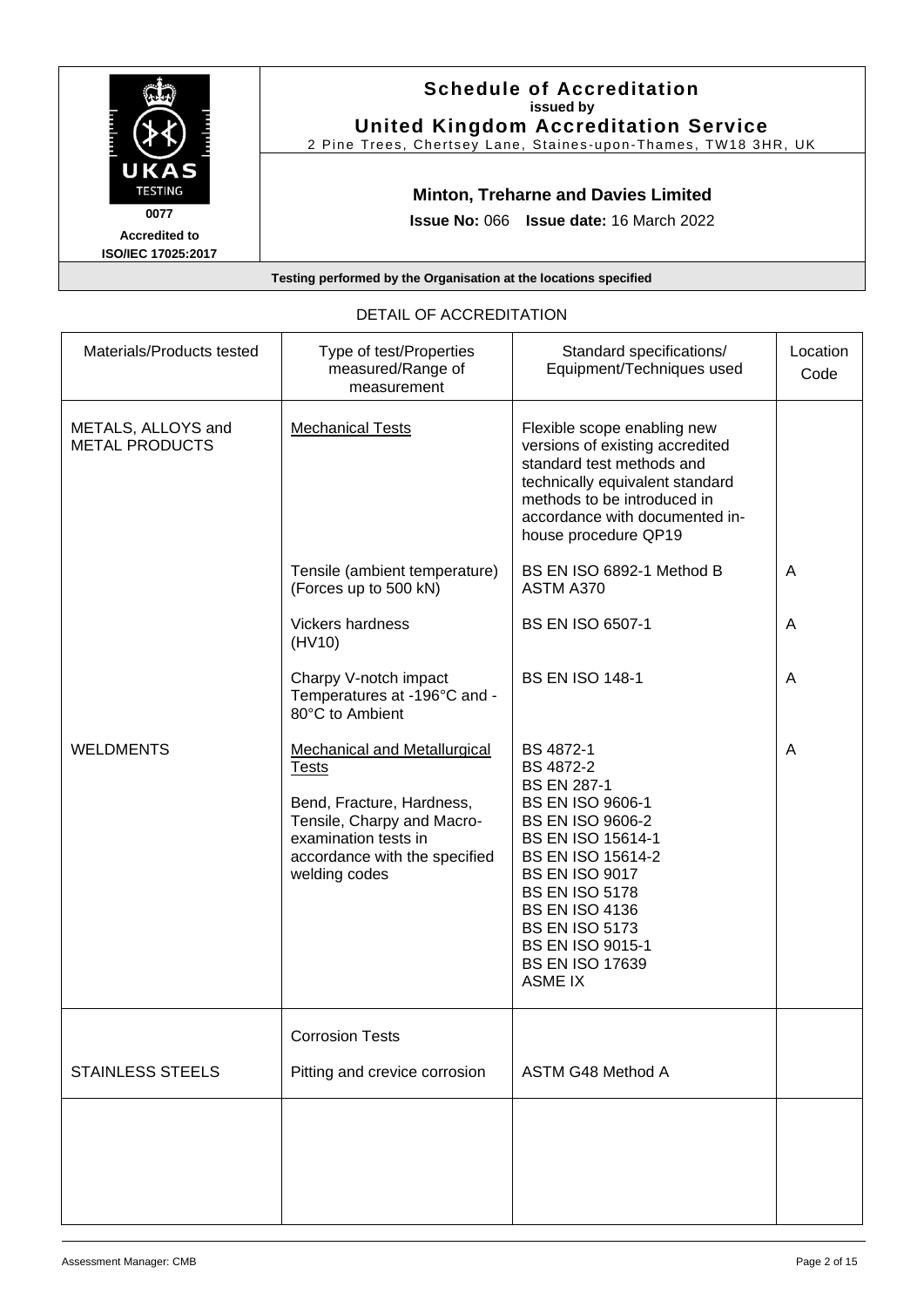|                                                                                                                                                        |                                                                  | <b>Schedule of Accreditation</b><br>issued by<br><b>United Kingdom Accreditation Service</b><br>2 Pine Trees, Chertsey Lane, Staines-upon-Thames, TW18 3HR, UK                                                          |                  |
|--------------------------------------------------------------------------------------------------------------------------------------------------------|------------------------------------------------------------------|-------------------------------------------------------------------------------------------------------------------------------------------------------------------------------------------------------------------------|------------------|
| UKAS<br><b>TESTING</b><br>0077<br><b>Accredited to</b><br>ISO/IEC 17025:2017                                                                           | Testing performed by the Organisation at the locations specified | <b>Minton, Treharne and Davies Limited</b><br>Issue No: 066 Issue date: 16 March 2022                                                                                                                                   |                  |
| Materials/Products tested                                                                                                                              | Type of test/Properties<br>measured/Range of<br>measurement      | Standard specifications/<br>Equipment/Techniques used                                                                                                                                                                   | Location<br>Code |
| <b>LIGHT and DENSE METALS</b><br>and ALLOYS including<br>Castings, Weldments,<br>Forgings, Components and<br>Structures, Composite<br><b>Materials</b> | <b>Non-Destructive Tests</b>                                     | Flexible scope enabling new<br>versions of existing accredited<br>standard test methods and<br>technically equivalent standard<br>methods to be introduced in<br>accordance with documented in-<br>house procedure QP19 |                  |
|                                                                                                                                                        | <b>Ultrasonic Testing</b>                                        |                                                                                                                                                                                                                         |                  |
|                                                                                                                                                        | Flaw Detection and Thickness<br>Measurement                      | <b>BS EN ISO 17635</b><br><b>BS EN ISO 17640</b>                                                                                                                                                                        | A, B             |
|                                                                                                                                                        |                                                                  | ISO 16809:2019<br>ISO 16810:2014<br><b>ASME V Article 5</b>                                                                                                                                                             |                  |
|                                                                                                                                                        | <b>Phased Array Ultrasonic</b><br>Testing                        | <b>BS EN ISO 13588</b><br><b>Equipment</b><br>Ultrasonic 'A-Scan', B-Scan, C-<br>Scan & S-Scan' Flaw Detection<br><b>Equipment and Thickness Meters</b>                                                                 | A, B             |
|                                                                                                                                                        | <b>Liquid Penetrant Inspection</b>                               |                                                                                                                                                                                                                         |                  |
|                                                                                                                                                        | <b>Colour Contrasts and</b><br><b>Fluorescent Penetrants</b>     | <b>BS EN ISO 3452-1</b><br><b>ASME V Article 6</b><br>RRP 58003                                                                                                                                                         | A, B             |
|                                                                                                                                                        |                                                                  | Equipment<br><b>Fixed Penetrant Line Equipment</b><br>and Portable Equipment                                                                                                                                            |                  |
|                                                                                                                                                        | Radiography                                                      |                                                                                                                                                                                                                         |                  |
|                                                                                                                                                        | X-Ray (≤450 kV)<br>and<br>$\gamma$ -Ray; Iridium 192 (<27 Ci's)  | BS EN ISO 17636-1<br><b>ASME V Article 2</b><br><b>RRP 58006</b><br>Equipment<br>Fixed and Portable X-Ray and<br>Gamma Equipment                                                                                        | A, B<br>A, B     |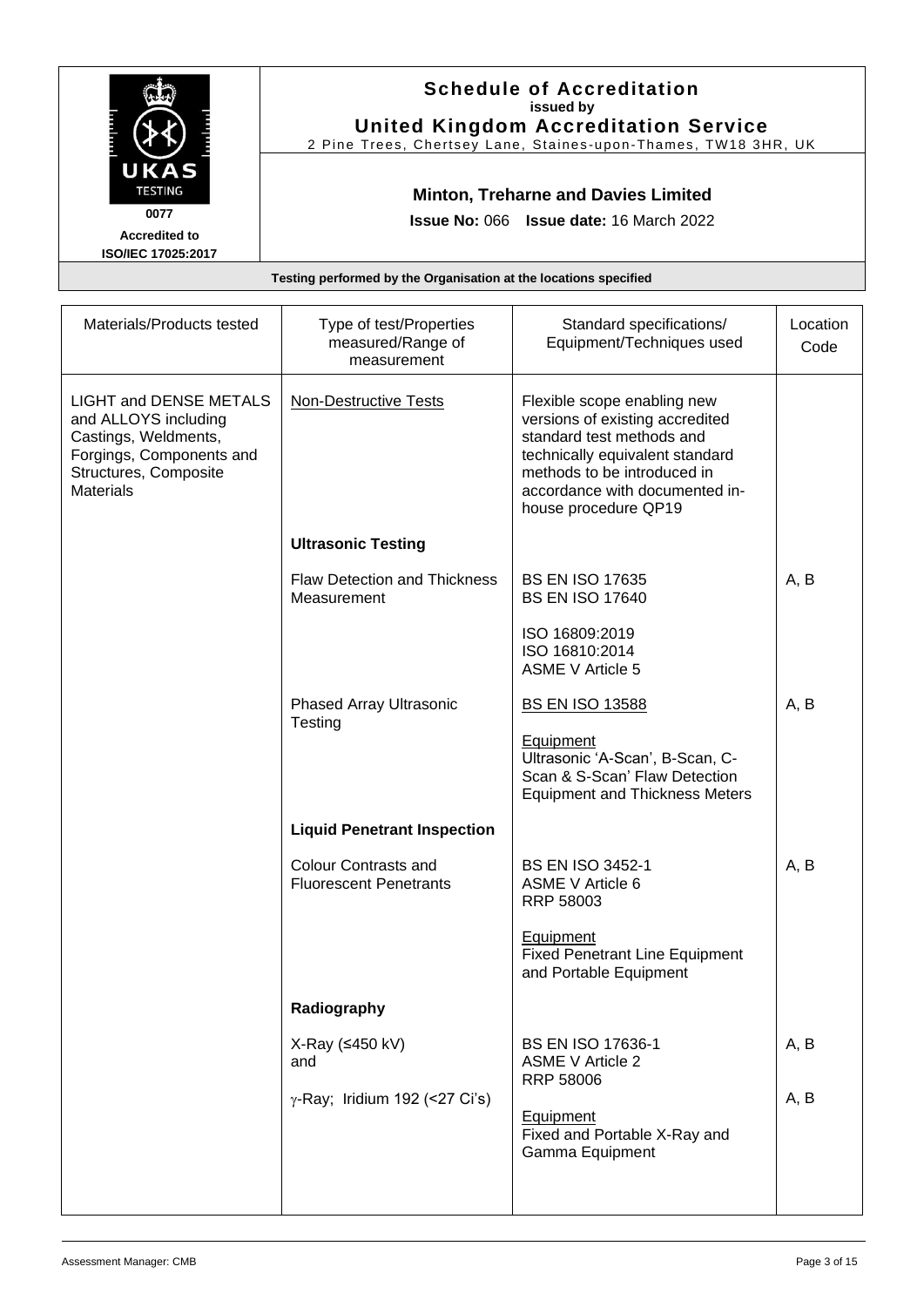|                                                                                                                                                          | <b>Schedule of Accreditation</b><br>issued by<br><b>United Kingdom Accreditation Service</b><br>2 Pine Trees, Chertsey Lane, Staines-upon-Thames, TW18 3HR, UK |                                                                                                                                                                                                                               |                  |
|----------------------------------------------------------------------------------------------------------------------------------------------------------|----------------------------------------------------------------------------------------------------------------------------------------------------------------|-------------------------------------------------------------------------------------------------------------------------------------------------------------------------------------------------------------------------------|------------------|
| <b>TESTING</b><br>0077<br><b>Accredited to</b><br>ISO/IEC 17025:2017                                                                                     |                                                                                                                                                                | <b>Minton, Treharne and Davies Limited</b><br><b>Issue No: 066 Issue date: 16 March 2022</b>                                                                                                                                  |                  |
|                                                                                                                                                          | Testing performed by the Organisation at the locations specified                                                                                               |                                                                                                                                                                                                                               |                  |
| Materials/Products tested                                                                                                                                | Type of test/Properties<br>measured/Range of<br>measurement                                                                                                    | Standard specifications/<br>Equipment/Techniques used                                                                                                                                                                         | Location<br>Code |
| <b>LIGHT and DENSE METALS</b><br>and ALLOYS including<br>Castings, Weldments,<br>Forgings, Components and<br>Structures, Composite<br>Materials (cont'd) | Non-Destructive Tests (cont'd)                                                                                                                                 | Flexible scope enabling new<br>versions of existing accredited<br>standard test methods and<br>technically equivalent standard<br>methods to be introduced in<br>accordance with documented in-<br>house procedure QP19       |                  |
|                                                                                                                                                          | <b>Magnetic Particle Inspection</b>                                                                                                                            |                                                                                                                                                                                                                               |                  |
| <b>LIGHT and DENSE METALS</b><br>and ALLOYS including<br>Castings, Weldments,<br>Forgings, Components and<br>Structures, Composite<br>Materials (cont'd) | Ferromagnetic materials,<br>Permanent and electrically<br>induced magnetism                                                                                    | <b>BS EN ISO 17638</b><br>BS EN ISO 9934, Part 1<br><b>ASME V Article 7</b><br>Equipment<br>Permanent magnets<br>Electromagnets 110 v/240 v<br>Prods & Flexible Coil<br><b>Horizontal Bench Unit</b><br>$(3000 \text{ amps})$ | A, B             |
| <b>WELDMENTS ONLY</b>                                                                                                                                    | <b>Eddy Current Testing</b><br>(By complex plane analysis<br>using Portable Flaw Detectors)                                                                    | <b>BS EN ISO 15549</b><br>ISO 17643:2015<br><b>ASME V Article 8</b>                                                                                                                                                           | A, B             |
|                                                                                                                                                          | <b>Visual Examination of Welds</b>                                                                                                                             | <b>BS EN 13018</b><br><b>BS EN ISO 17637</b><br><b>ASME V Article 9</b>                                                                                                                                                       | A, B             |
| <b>PERMANENTJOINING</b>                                                                                                                                  | Witness and Approval of<br>Procedures                                                                                                                          | Documented In-House Method<br>MTD PCP WI 8001                                                                                                                                                                                 | A, B             |
|                                                                                                                                                          | Witness and Approval of<br>Personnel                                                                                                                           | Documented In-House Method<br>MTD PCP WI 8001                                                                                                                                                                                 | A, B             |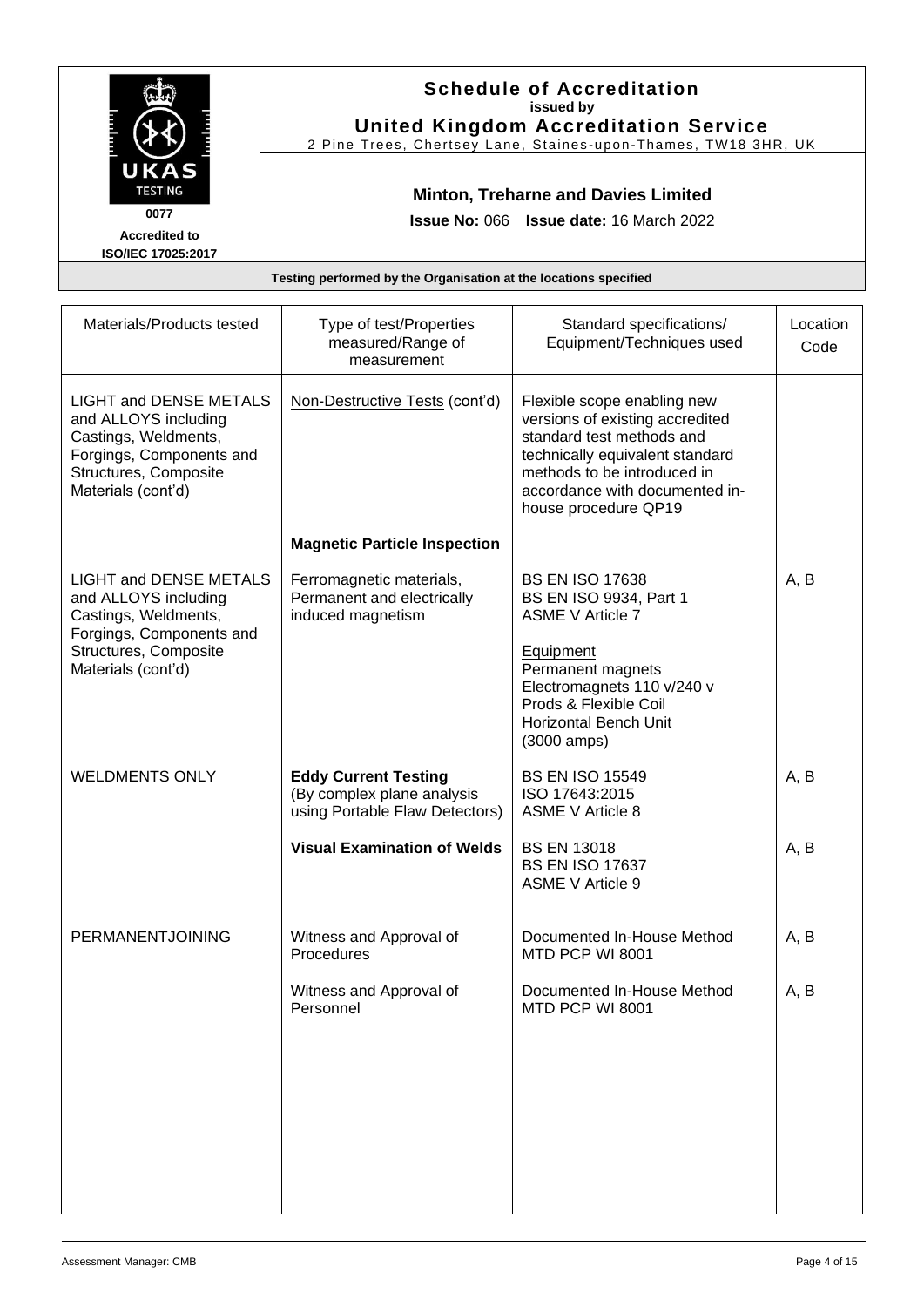|                                                                                                                                                                                     |                                                                  | <b>Schedule of Accreditation</b><br>issued by<br><b>United Kingdom Accreditation Service</b><br>2 Pine Trees, Chertsey Lane, Staines-upon-Thames, TW18 3HR, UK |                  |
|-------------------------------------------------------------------------------------------------------------------------------------------------------------------------------------|------------------------------------------------------------------|----------------------------------------------------------------------------------------------------------------------------------------------------------------|------------------|
| UKAS<br><b>TESTING</b><br><b>Minton, Treharne and Davies Limited</b><br>0077<br><b>Issue No: 066 Issue date: 16 March 2022</b><br><b>Accredited to</b><br><b>ISO/IEC 17025:2017</b> |                                                                  |                                                                                                                                                                |                  |
|                                                                                                                                                                                     | Testing performed by the Organisation at the locations specified |                                                                                                                                                                |                  |
| Materials/Products tested                                                                                                                                                           | Type of test/Properties<br>measured/Range of<br>measurement      | Standard specifications/<br>Equipment/Techniques used                                                                                                          | Location<br>Code |

|                               | measured/Range of<br>measurement | Equipment/Techniques used                                                                                                                                                                                               | Code |
|-------------------------------|----------------------------------|-------------------------------------------------------------------------------------------------------------------------------------------------------------------------------------------------------------------------|------|
| SOLID FUELS,<br>COAL and COKE | <b>Chemical Tests</b>            | Flexible scope enabling new<br>versions of existing accredited<br>standard test methods and<br>technically equivalent standard<br>methods to be introduced in<br>accordance with documented in-<br>house procedure QP19 |      |
|                               | Phosphorus                       | Modification of:<br>ASTM D3682 using ICP-OES                                                                                                                                                                            | A    |
|                               | <b>Ultimate Analysis:</b>        |                                                                                                                                                                                                                         |      |
|                               | Sulphur                          | <b>BS ISO 334</b><br>BS 1016:Part 106.4.2<br><b>ISO 351</b>                                                                                                                                                             | A    |
|                               | Proximate Analysis               | <b>ISO 1171</b><br><b>BS ISO 562</b><br><b>ISO 11722</b><br><b>BS ISO 687</b>                                                                                                                                           | A    |
|                               | Micum and Irsid Indices          | BS 1016: Part 108, 2<br>ISO 556 section 6.3                                                                                                                                                                             | A    |
|                               | Total moisture of Coal           | <b>ISO 11722</b><br><b>ISO 589</b>                                                                                                                                                                                      | A    |
|                               | Total moisture of Coke           | <b>BS ISO 579</b>                                                                                                                                                                                                       | A    |
|                               | <b>Gross Calorific Value</b>     | <b>ISO 1928</b>                                                                                                                                                                                                         | A    |
|                               |                                  |                                                                                                                                                                                                                         |      |
|                               |                                  |                                                                                                                                                                                                                         |      |
|                               |                                  |                                                                                                                                                                                                                         |      |
|                               |                                  |                                                                                                                                                                                                                         |      |
|                               |                                  |                                                                                                                                                                                                                         |      |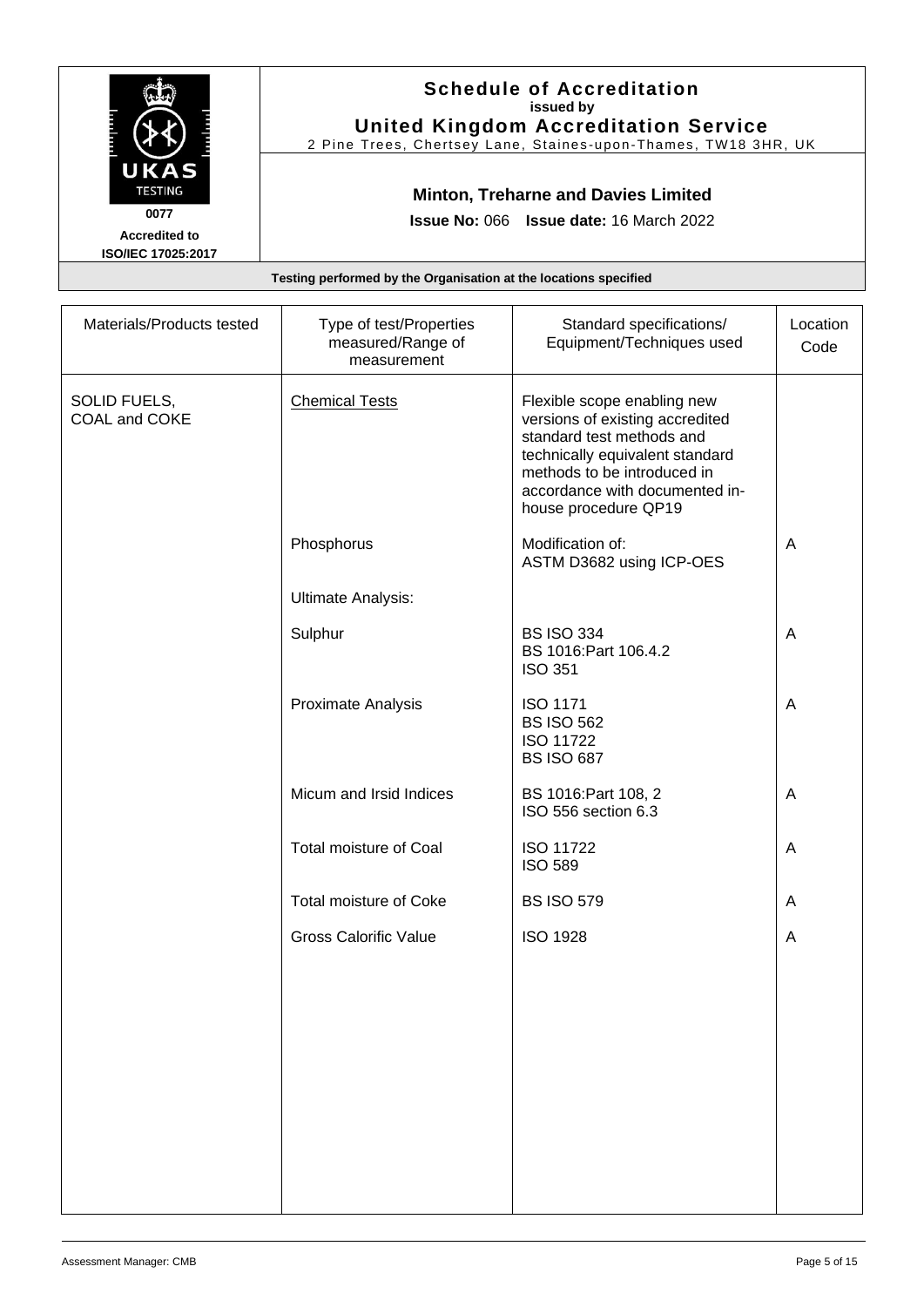| UKAS<br><b>TESTING</b><br>0077<br><b>Accredited to</b> | <b>Schedule of Accreditation</b><br>issued by<br><b>United Kingdom Accreditation Service</b><br>2 Pine Trees, Chertsey Lane, Staines-upon-Thames, TW18 3HR, UK<br><b>Minton, Treharne and Davies Limited</b><br><b>Issue No: 066 Issue date: 16 March 2022</b> |
|--------------------------------------------------------|----------------------------------------------------------------------------------------------------------------------------------------------------------------------------------------------------------------------------------------------------------------|
| <b>ISO/IEC 17025:2017</b>                              |                                                                                                                                                                                                                                                                |
|                                                        | Testing performed by the Organisation at the locations specified                                                                                                                                                                                               |
|                                                        |                                                                                                                                                                                                                                                                |

| Materials/Products tested | Type of test/Properties<br>measured/Range of<br>measurement | Standard specifications/<br>Equipment/Techniques used                                                                                                                                                                   | Location<br>Code |
|---------------------------|-------------------------------------------------------------|-------------------------------------------------------------------------------------------------------------------------------------------------------------------------------------------------------------------------|------------------|
| PETROLEUM PRODUCTS        | <b>Chemical and Physical Tests</b>                          | Flexible scope enabling new<br>versions of existing accredited<br>standard test methods and<br>technically equivalent standard<br>methods to be introduced in<br>accordance with documented in-<br>house procedure QP19 |                  |
|                           | Cloud point of petroleum oils                               | IP 219<br><b>ISO 3015</b><br>EN 23015                                                                                                                                                                                   | A                |
|                           | Density and relative density of<br>liquids                  | Using digital density meter<br>IP 365<br>ISO 12185<br>EN 12185<br>BS 2000-365                                                                                                                                           | A                |
|                           | Colour                                                      | Using Seta Lovibond Colour<br>comparator<br><b>ASTM D1500</b>                                                                                                                                                           | A                |
|                           | <b>Stability Test</b>                                       | Seta sediment tester by hot<br>filtration<br><b>IP390A &amp; B</b><br>ISO 10307-2                                                                                                                                       | A                |
|                           | Density and API Gravity                                     | Using Anton Paar/Kyoto<br>Densitometer<br><b>ASTM D4052</b>                                                                                                                                                             | A                |
|                           | Flash point                                                 | by Pensky-Martens closed tester<br>IP 34 IP-ASTM Joint Method<br>ASTM D 93 Methods A&B<br>BS 2000: Part 34: Methods A&B<br>EN ISO 2719 Methods A&B<br>ISO 2719 Methods A&B                                              | A                |
|                           | Water content of liquids                                    | <b>Coulometric Karl-Fischer Titration:</b><br><b>IP438</b><br><b>BS EN ISO 12937</b><br>BS 2000-438                                                                                                                     | $\mathsf{A}$     |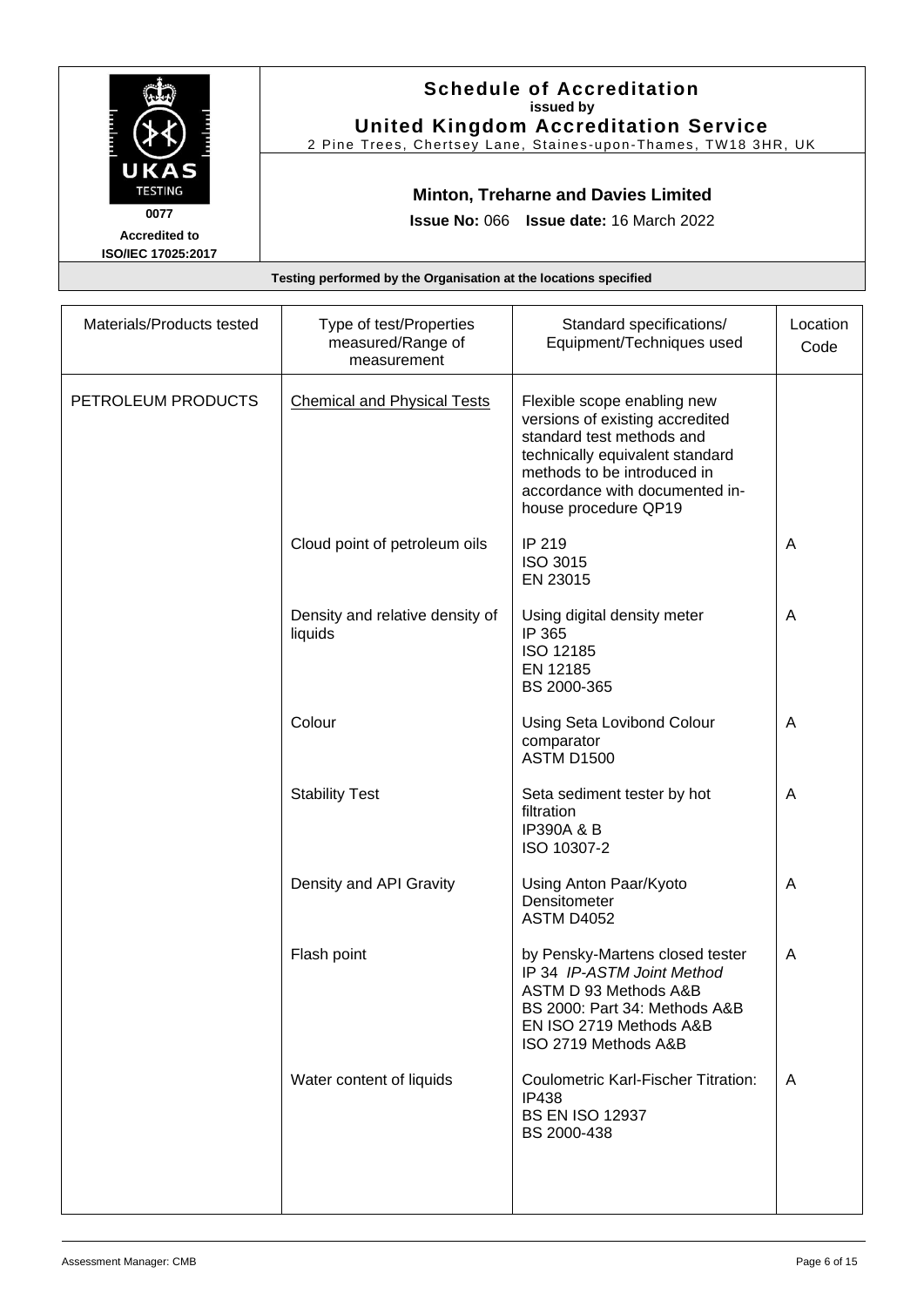|                                                                              |                                                                  | <b>Schedule of Accreditation</b><br>issued by<br><b>United Kingdom Accreditation Service</b><br>2 Pine Trees, Chertsey Lane, Staines-upon-Thames, TW18 3HR, UK                                                          |                  |
|------------------------------------------------------------------------------|------------------------------------------------------------------|-------------------------------------------------------------------------------------------------------------------------------------------------------------------------------------------------------------------------|------------------|
| UKAS<br><b>TESTING</b><br>0077<br><b>Accredited to</b><br>ISO/IEC 17025:2017 |                                                                  | <b>Minton, Treharne and Davies Limited</b><br>Issue No: 066 Issue date: 16 March 2022                                                                                                                                   |                  |
|                                                                              | Testing performed by the Organisation at the locations specified |                                                                                                                                                                                                                         |                  |
| Materials/Products tested                                                    | Type of test/Properties<br>measured/Range of<br>measurement      | Standard specifications/<br>Equipment/Techniques used                                                                                                                                                                   | Location<br>Code |
| PETROLEUM PRODUCTS<br>(cont'd)                                               | <b>Chemical and Physical Tests</b><br>(cont'd)                   | Flexible scope enabling new<br>versions of existing accredited<br>standard test methods and<br>technically equivalent standard<br>methods to be introduced in<br>accordance with documented in-<br>houas procodure OD10 |                  |

|                                 |                                                                                                              | technically equivalent standard<br>methods to be introduced in<br>accordance with documented in-<br>house procedure QP19                       |   |
|---------------------------------|--------------------------------------------------------------------------------------------------------------|------------------------------------------------------------------------------------------------------------------------------------------------|---|
|                                 | Ash content                                                                                                  | IP 4 IP-ASTM Joint Method<br>ASTM D 482<br>BS 2000: Part 4<br><b>EN ISO 6245</b><br>ISO 6245                                                   | A |
|                                 | <b>Sulphur Content</b>                                                                                       | Using UV Fluorescence<br><b>EN ISO 20846</b><br><b>ASTM D5453</b><br>IP 490                                                                    | A |
|                                 | Acid Number (TAN)                                                                                            | ASTM D664<br><b>IP 177</b>                                                                                                                     | A |
| <b>Residual Oil</b>             | Determination of - Aluminium,<br>Calcium, Iron, Sodium, Nickel,<br>Phosphorus, Silicon,<br>Vanadium and Zinc | IP 501 by ICP-OES                                                                                                                              | A |
| Fuels oils and lubricating oils | Kinematic viscosity                                                                                          | IP 71 Section 1 IP-ASTM<br><b>Equivalent Test Method</b><br>ASTM D 445<br>BS 2000: Part 71: Section 1<br><b>EN ISO 3104</b><br><b>ISO 3104</b> | A |
|                                 | Pour point of petroleum oils                                                                                 | IP 15 IP-ASTM Joint Method<br>ASTM D 97<br>BS 2000: Part 15<br><b>ISO 3016</b>                                                                 | A |
|                                 | Water content                                                                                                | Dean and Stark distillation:<br>IP 74 IP-ASTM Joint Method<br>ASTM D 95<br>BS 2000: Part 74<br><b>ISO 3733</b>                                 | A |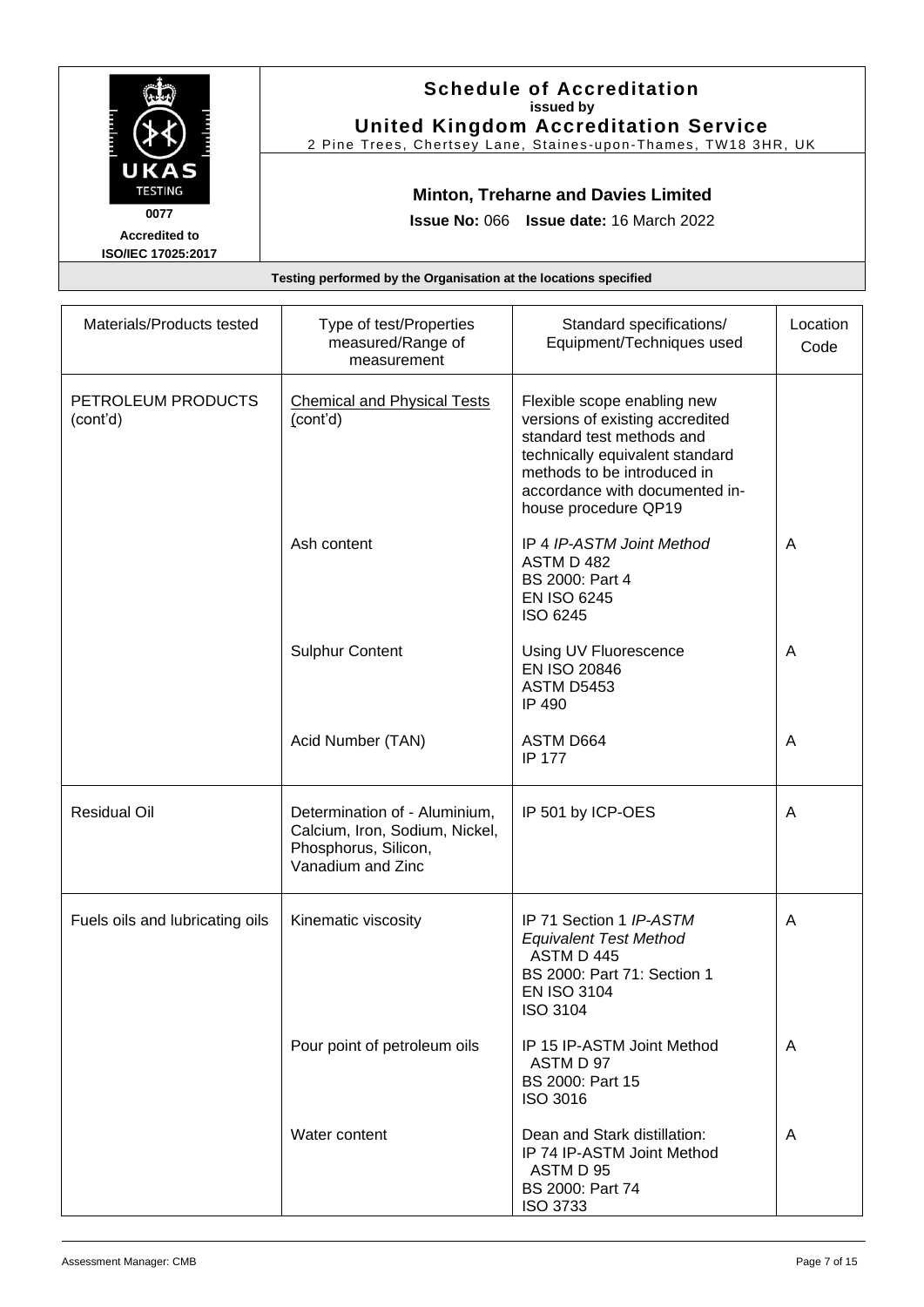|                                                                                     |                                                                                              | <b>Schedule of Accreditation</b><br>issued by<br><b>United Kingdom Accreditation Service</b><br>2 Pine Trees, Chertsey Lane, Staines-upon-Thames, TW18 3HR, UK |                  |
|-------------------------------------------------------------------------------------|----------------------------------------------------------------------------------------------|----------------------------------------------------------------------------------------------------------------------------------------------------------------|------------------|
| UKAS<br><b>TESTING</b><br>0077<br><b>Accredited to</b><br><b>ISO/IEC 17025:2017</b> | <b>Minton, Treharne and Davies Limited</b><br><b>Issue No: 066 Issue date: 16 March 2022</b> |                                                                                                                                                                |                  |
|                                                                                     | Testing performed by the Organisation at the locations specified                             |                                                                                                                                                                |                  |
| Materials/Products tested                                                           | Type of test/Properties<br>measured/Range of<br>measurement                                  | Standard specifications/<br>Equipment/Techniques used                                                                                                          | Location<br>Code |

| PETROLEUM PRODUCTS<br>(cont'd) | <b>Chemical and Physical Tests</b><br>(cont'd) | Flexible scope enabling new<br>versions of existing accredited<br>standard test methods and<br>technically equivalent standard<br>methods to be introduced in<br>accordance with documented in-<br>house procedure QP19 |   |
|--------------------------------|------------------------------------------------|-------------------------------------------------------------------------------------------------------------------------------------------------------------------------------------------------------------------------|---|
| <b>Fuel Oils</b>               | <b>Sulphur Content</b>                         | Using Energy dispersive x-ray<br>Fluorescence spectrometry:<br><b>IP336</b><br><b>ISO 8754</b><br>EN 8754<br>BS 2000-336                                                                                                | A |
|                                | <b>Carbon Residue</b>                          | IP398 IP-ASTM Joint Method<br><b>ASTM D4530</b><br>ISO 10370<br>EN 10370<br>BS2000-398                                                                                                                                  | A |
|                                | <b>Total Sediments</b>                         | IP 375 /11 IP-ASTM Joint Method<br><b>ASTM D 4870</b><br>BS 2000: Part 375<br>ISO 10307-1                                                                                                                               | A |
| <b>TRADE EFFLUENT</b>          | <b>Chemical Tests</b>                          | Documented In-House Methods<br>based on Standing Committee of<br>Analysts (SCA), 'Methods for the<br><b>Examination of Water and Waste</b><br>Water'                                                                    | A |
|                                | Alkalinity                                     | Documented In-House Method<br>AES 1025 using Titration                                                                                                                                                                  | A |
|                                | <b>Total Cyanide</b>                           | Documented In-House Method<br>AES 1018 using Distillation /<br>Spectrometry                                                                                                                                             | A |
|                                | Chloride                                       | Documented In-House Method<br>AES 1042 using Titration                                                                                                                                                                  | A |
|                                | <b>Electrical conductivity</b>                 | Documented In-House Method<br>AES 1044 using Meter & Probe                                                                                                                                                              | A |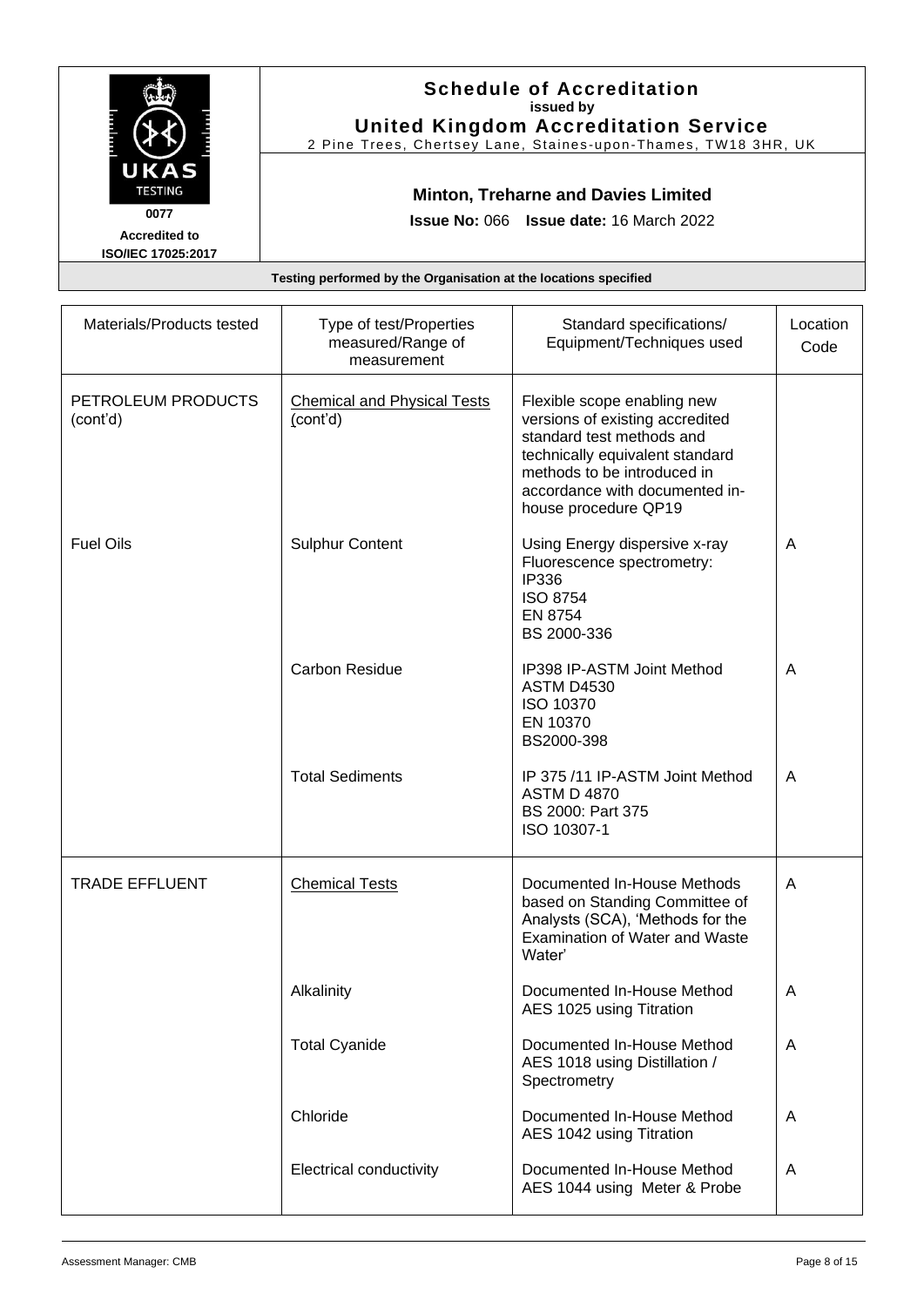|                                                                                     | <b>Schedule of Accreditation</b><br>issued by<br><b>United Kingdom Accreditation Service</b><br>2 Pine Trees, Chertsey Lane, Staines-upon-Thames, TW18 3HR, UK |
|-------------------------------------------------------------------------------------|----------------------------------------------------------------------------------------------------------------------------------------------------------------|
| UKAS<br><b>TESTING</b><br>0077<br><b>Accredited to</b><br><b>ISO/IEC 17025:2017</b> | <b>Minton, Treharne and Davies Limited</b><br><b>Issue No: 066 Issue date: 16 March 2022</b>                                                                   |
|                                                                                     | Testing performed by the Organisation at the locations specified                                                                                               |
|                                                                                     |                                                                                                                                                                |

| Materials/Products tested | Type of test/Properties<br>measured/Range of<br>measurement | Standard specifications/<br>Equipment/Techniques used                                                                                         | Location<br>Code |
|---------------------------|-------------------------------------------------------------|-----------------------------------------------------------------------------------------------------------------------------------------------|------------------|
| TRADE EFFLUENT (cont'd)   | Chemical Tests (cont'd)                                     | Documented In-House Methods<br>based on Standing Committee of<br>Analysts (SCA), 'Methods for the<br>Examination of Water and Waste<br>Water' |                  |
|                           | Phenols, monohydric                                         | Documented In-House Method<br>AES 1021 base on "Phenols in<br>waters and effluents, 1981" Method<br>B, (MEWAM)                                | A                |
|                           | pH value (pH range 4-10 only)                               | Documented In-House Method<br>AES 1035 using Meter & Probe                                                                                    | A                |
|                           | Suspended solids                                            | Documented In-House Method<br>AES 1041 using Gravimetry                                                                                       | A                |
|                           | Silicate                                                    | Documented In-House Method<br>AES 1040 using Colourimetry                                                                                     | A                |
| <b>Including Sewage</b>   | Chemical Oxygen Demand                                      | Documented In-House Method<br>AES 1029 using Oxidation /<br>Colourimetry                                                                      | A                |
|                           |                                                             |                                                                                                                                               |                  |
|                           |                                                             |                                                                                                                                               |                  |
|                           |                                                             |                                                                                                                                               |                  |
|                           |                                                             |                                                                                                                                               |                  |
|                           |                                                             |                                                                                                                                               |                  |
|                           |                                                             |                                                                                                                                               |                  |
|                           |                                                             |                                                                                                                                               |                  |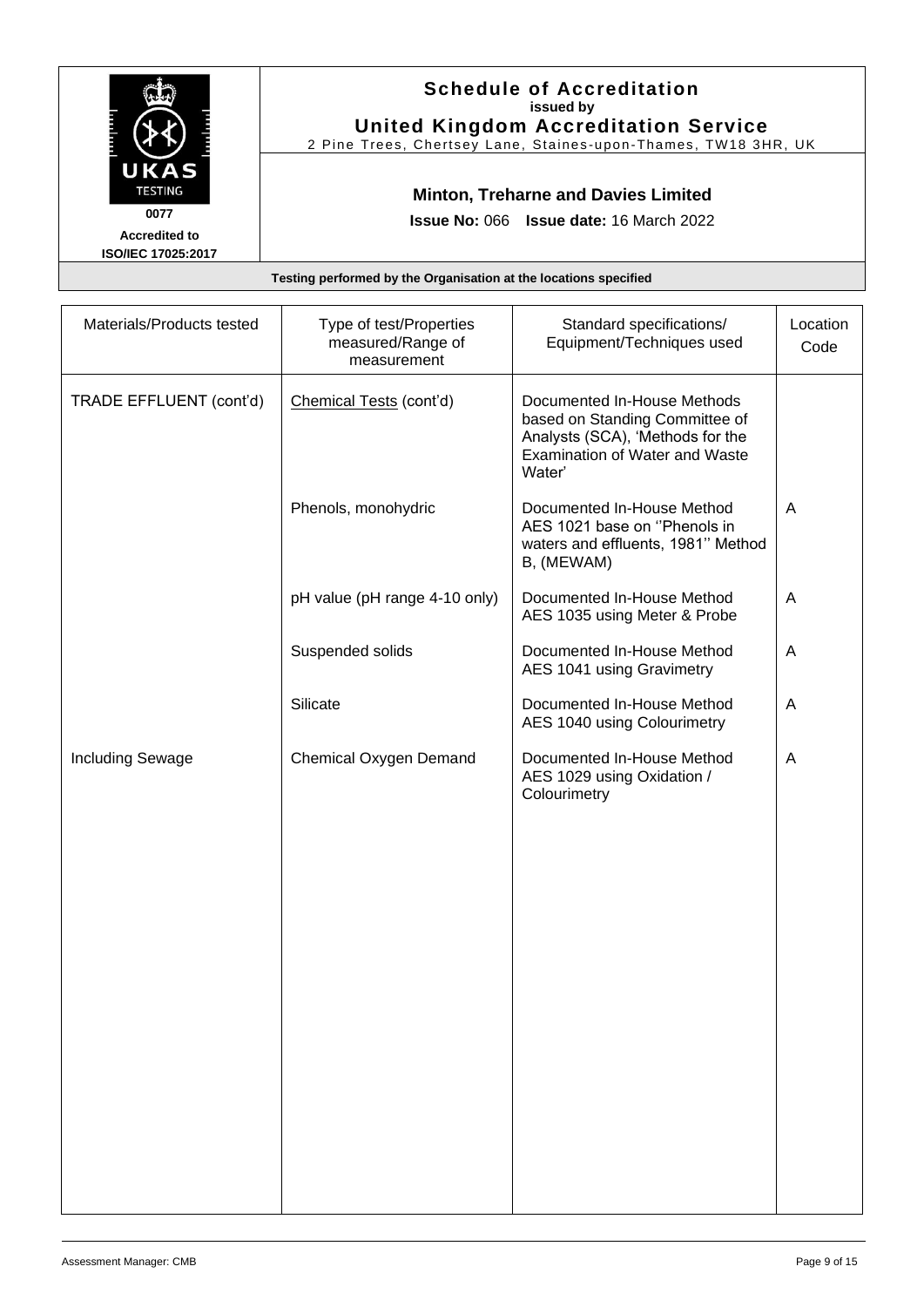| UKAS<br><b>TESTING</b><br>0077<br><b>Accredited to</b><br><b>ISO/IEC 17025:2017</b> |                                                                  | <b>Schedule of Accreditation</b><br>issued by<br><b>United Kingdom Accreditation Service</b><br>2 Pine Trees, Chertsey Lane, Staines-upon-Thames, TW18 3HR, UK<br><b>Minton, Treharne and Davies Limited</b><br><b>Issue No: 066 Issue date: 16 March 2022</b> |                  |
|-------------------------------------------------------------------------------------|------------------------------------------------------------------|----------------------------------------------------------------------------------------------------------------------------------------------------------------------------------------------------------------------------------------------------------------|------------------|
|                                                                                     | Testing performed by the Organisation at the locations specified |                                                                                                                                                                                                                                                                |                  |
| Materials/Products tested                                                           | Type of test/Properties<br>measured/Range of                     | Standard specifications/<br>Equipment/Techniques used                                                                                                                                                                                                          | Location<br>Code |

|                | measured/Range of<br>measurement                                                                                                                                                                                                                                                                                              | Equipment/Techniques used                            | Code |
|----------------|-------------------------------------------------------------------------------------------------------------------------------------------------------------------------------------------------------------------------------------------------------------------------------------------------------------------------------|------------------------------------------------------|------|
| TRADE EFFLUENT | Determination of:<br>Aluminium<br>Antimony<br>Arsenic<br>Beryllium<br>Boron<br>Cadmium<br>Calcium<br>Chromium<br>Cobalt<br>Copper<br>Iron<br>Lead<br>Magnesium<br>Manganese<br>Mercury<br>Molybdenum<br>Nickel<br>Phosphorous<br>Potassium<br>Selenium<br>Silver<br>Sodium<br>Sulphur<br>Strontium<br>Tin<br>Vanadium<br>Zinc | Documented In House Method<br>AES 1017 using ICP-OES |      |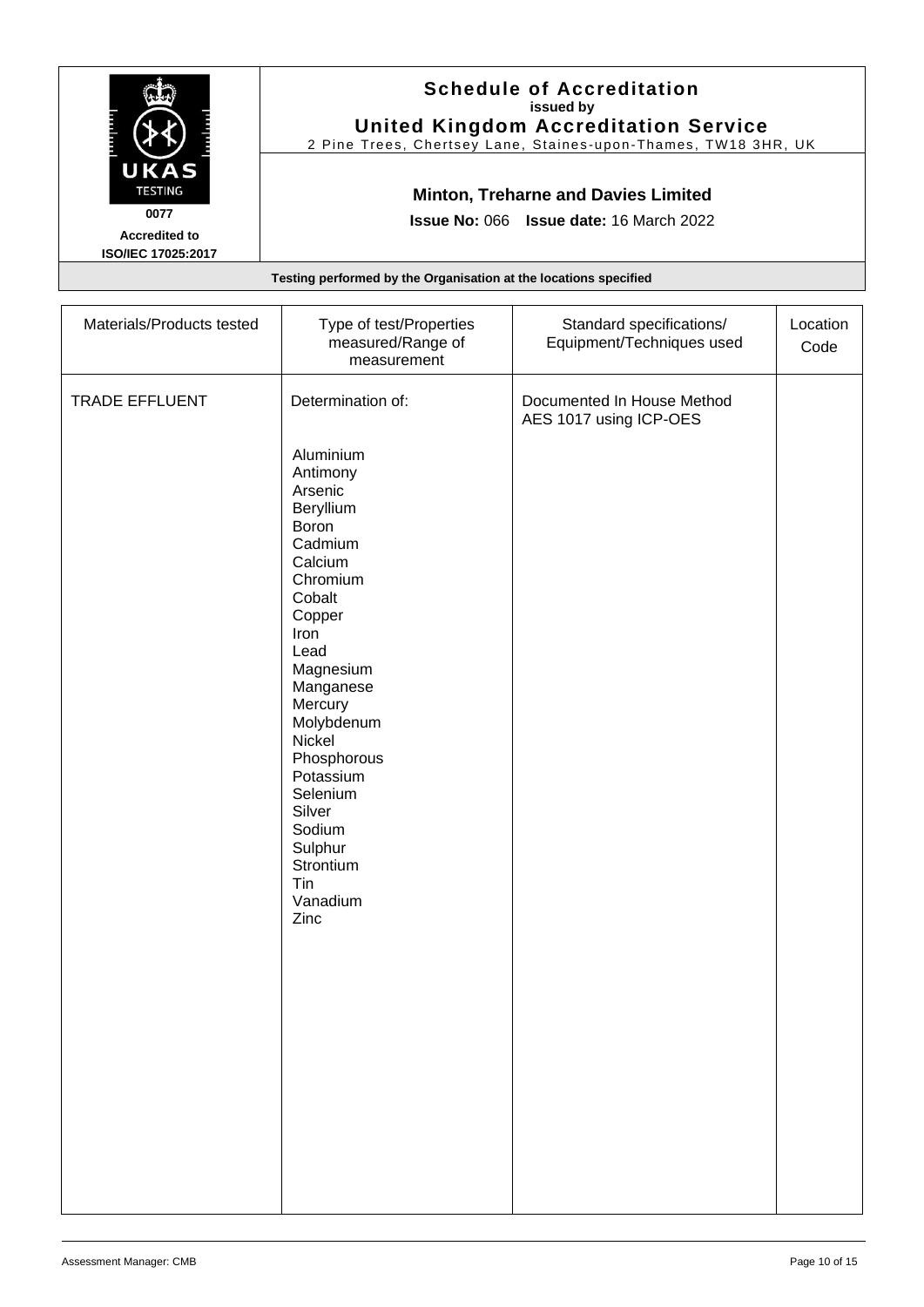| UKAS<br><b>TESTING</b><br>0077              |                                                                                                                                                                                       | <b>Schedule of Accreditation</b><br>issued by<br><b>United Kingdom Accreditation Service</b><br>2 Pine Trees, Chertsey Lane, Staines-upon-Thames, TW18 3HR, UK<br><b>Minton, Treharne and Davies Limited</b> |                  |
|---------------------------------------------|---------------------------------------------------------------------------------------------------------------------------------------------------------------------------------------|--------------------------------------------------------------------------------------------------------------------------------------------------------------------------------------------------------------|------------------|
| <b>Accredited to</b><br>ISO/IEC 17025:2017  | Issue No: 066 Issue date: 16 March 2022                                                                                                                                               |                                                                                                                                                                                                              |                  |
|                                             | Testing performed by the Organisation at the locations specified                                                                                                                      |                                                                                                                                                                                                              |                  |
| Materials/Products tested                   | Type of test/Properties<br>measured/Range of<br>measurement                                                                                                                           | Standard specifications/<br>Equipment/Techniques used                                                                                                                                                        | Location<br>Code |
| <b>HEALTHCARE WATER</b><br>(Dialysis Water) | Determination of:<br>Antimony<br>Arsenic<br><b>Barium</b><br>Beryllium<br>Cadmium<br>Chromium<br>Copper<br>Lead<br>Mercury<br>Nickel<br>Selenium<br>Silver<br>Thallium<br>Tin<br>Zinc | Documented In House Method<br>AES 1048 using ICP-MS                                                                                                                                                          | A                |
| <b>HEALTHCARE WATER</b><br>(Dialysis Water) | Determination of:<br>Aluminium<br>Chromium<br>Copper<br>Iron<br>Manganese<br>Silver<br>Zinc                                                                                           | Documented In House Method<br>AES 1060 using ICP-OES<br>Based on BS EN 11885:2009                                                                                                                            | A                |
| POTABLE WATERS<br>(Non-regulatory)          | Determination of:<br>Aluminium<br>Chromium<br>Copper<br>Iron<br>Manganese<br>Zinc                                                                                                     | Documented In House Method<br>AES 1060 using ICP-OES                                                                                                                                                         | A                |

POTABLE WATERS (Non-regulatory)

Determination of:

Cadmium Chromium Lead Selenium

A

Documented In House Method AES 1048 using ICP-MS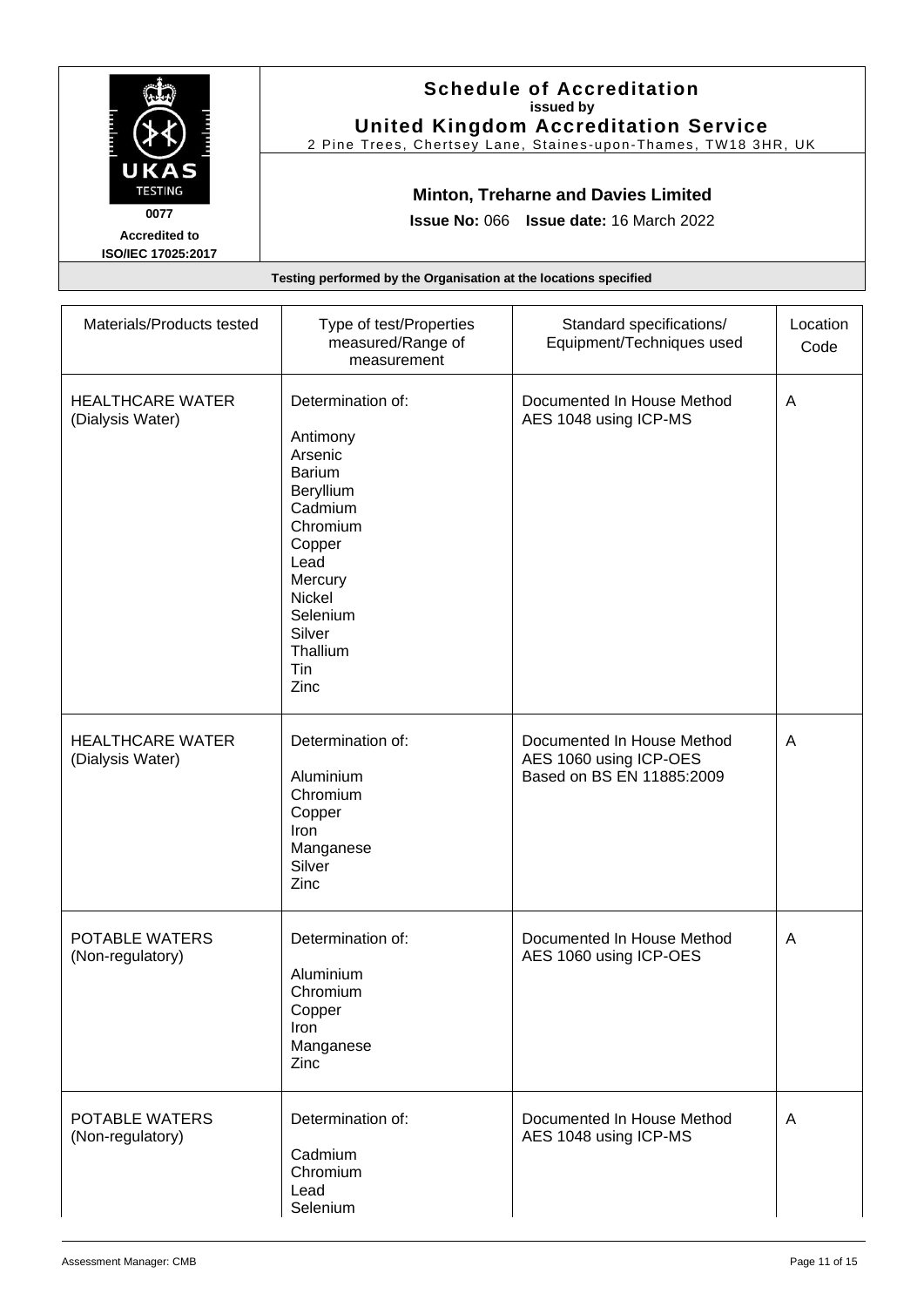| UKAS<br><b>TESTING</b><br>0077<br><b>Accredited to</b> | <b>Schedule of Accreditation</b><br>issued by<br><b>United Kingdom Accreditation Service</b><br>2 Pine Trees, Chertsey Lane, Staines-upon-Thames, TW18 3HR, UK<br><b>Minton, Treharne and Davies Limited</b><br><b>Issue No: 066 Issue date: 16 March 2022</b> |
|--------------------------------------------------------|----------------------------------------------------------------------------------------------------------------------------------------------------------------------------------------------------------------------------------------------------------------|
| <b>ISO/IEC 17025:2017</b>                              |                                                                                                                                                                                                                                                                |
|                                                        | Testing performed by the Organisation at the locations specified                                                                                                                                                                                               |
|                                                        |                                                                                                                                                                                                                                                                |

| Materials/Products tested | Type of test/Properties<br>measured/Range of<br>measurement                                                                                 | Standard specifications/<br>Equipment/Techniques used                                                                                              | Location<br>Code |
|---------------------------|---------------------------------------------------------------------------------------------------------------------------------------------|----------------------------------------------------------------------------------------------------------------------------------------------------|------------------|
| <b>SOILS</b>              | <b>Chemical Tests</b>                                                                                                                       |                                                                                                                                                    |                  |
|                           | Determination of:<br>Antimony<br>Arsenic<br>Cadmium<br>Chromium<br>Cobalt<br>Copper<br>Lead<br>Iron<br>Mercury<br>Nickel<br>Tin<br>Vanadium | Documented In-House Method<br>AES 1005 using OES                                                                                                   | $\overline{A}$   |
|                           | Zinc                                                                                                                                        |                                                                                                                                                    |                  |
|                           | <b>Total Cyanide</b>                                                                                                                        | Documented In-House Method<br>AES 1018 based on "Official,<br>Standardised and Recommended<br>Methods of Analysis"<br>(Soc Anal Chem 1973) (P.455) | $\overline{A}$   |
|                           | Moisture content                                                                                                                            | Documented In-House Method<br>AES 1023 using Gravimetry                                                                                            | $\overline{A}$   |
|                           | Phenols (Monohydric)                                                                                                                        | Documented In-House Method<br>AES 1021 based on "Phenols in<br>water and Effluents, 1981", Method<br>B, (MEWAM) adapted to soil<br>testing         | $\overline{A}$   |
|                           | pH value (pH range 4-10 only)                                                                                                               | Documented In-House Method<br>AES 1035 using Meter & Probe                                                                                         | A                |
|                           |                                                                                                                                             |                                                                                                                                                    |                  |
|                           |                                                                                                                                             |                                                                                                                                                    |                  |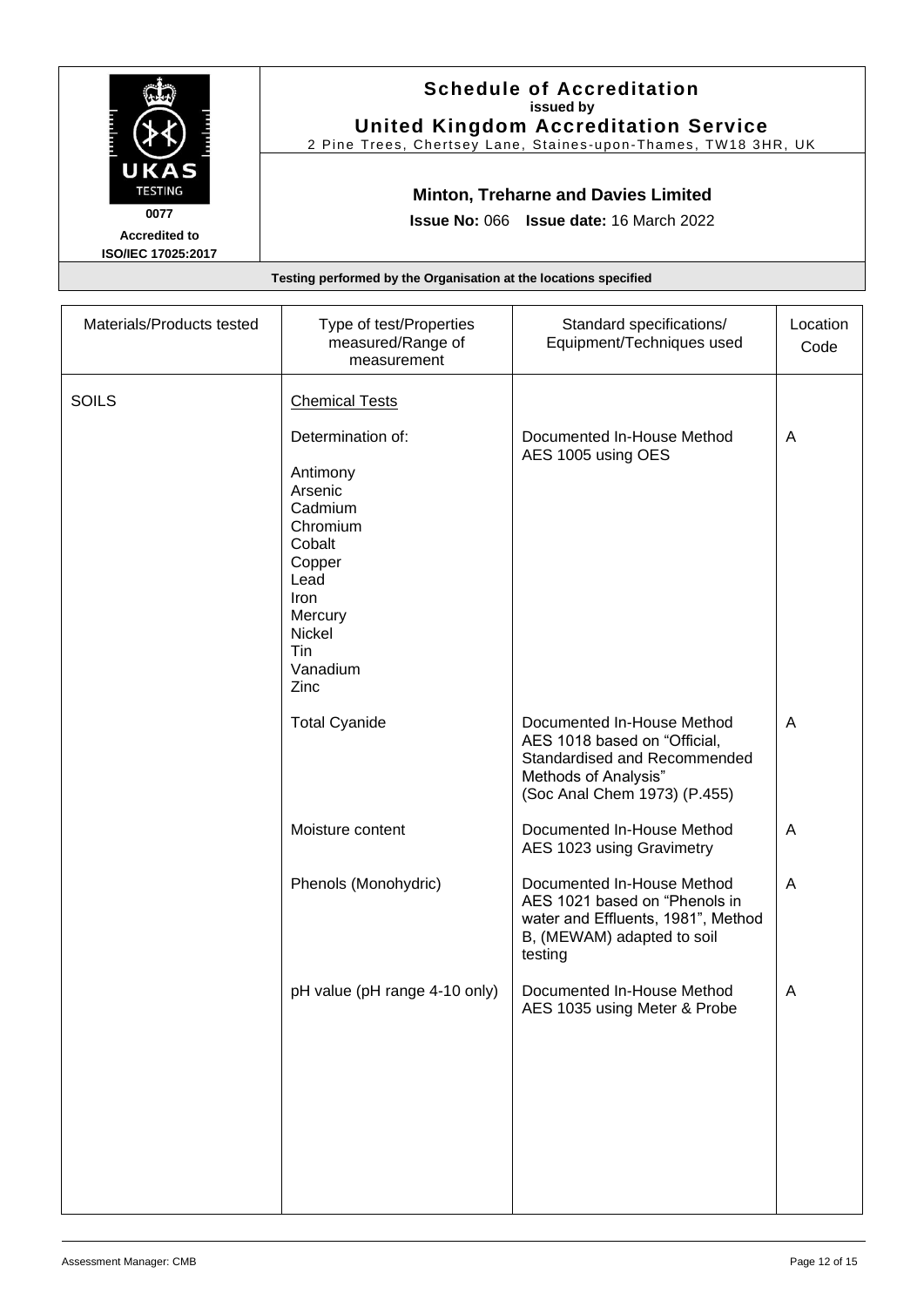|                                                                                     |                                                                  | <b>Schedule of Accreditation</b><br>issued by<br><b>United Kingdom Accreditation Service</b><br>2 Pine Trees, Chertsey Lane, Staines-upon-Thames, TW18 3HR, UK |                            |
|-------------------------------------------------------------------------------------|------------------------------------------------------------------|----------------------------------------------------------------------------------------------------------------------------------------------------------------|----------------------------|
| UKAS<br><b>TESTING</b><br>0077<br><b>Accredited to</b><br><b>ISO/IEC 17025:2017</b> |                                                                  | <b>Minton, Treharne and Davies Limited</b><br><b>Issue No: 066 Issue date: 16 March 2022</b>                                                                   |                            |
|                                                                                     | Testing performed by the Organisation at the locations specified |                                                                                                                                                                |                            |
| <b>Material Communications</b>                                                      |                                                                  | $\mathbf{O}$ to the set of the set of the set of $\mathbf{I}$                                                                                                  | the company of the company |

| Materials/Products tested  | Type of test/Properties<br>measured/Range of<br>measurement | Standard specifications/<br>Equipment/Techniques used                                                                                                                                                                   | Location<br>Code |
|----------------------------|-------------------------------------------------------------|-------------------------------------------------------------------------------------------------------------------------------------------------------------------------------------------------------------------------|------------------|
| <b>AGGREGATES</b>          | <b>Chemical Tests</b>                                       | Flexible scope enabling new<br>versions of existing accredited<br>standard test methods and<br>technically equivalent standard<br>methods to be introduced in<br>accordance with documented in-<br>house procedure QP19 |                  |
|                            | Water-soluble chloride content                              | <b>BS EN 1744-1</b>                                                                                                                                                                                                     | A                |
| <b>CONCRETE - hardened</b> | <b>Chemical Tests</b>                                       | Flexible scope enabling new<br>versions of existing accredited<br>standard test methods and<br>technically equivalent standard<br>methods to be introduced in<br>accordance with documented in-<br>house procedure QP19 |                  |
|                            | Chloride content                                            | BS 1881: Part 124                                                                                                                                                                                                       | A                |
|                            | <b>END</b>                                                  |                                                                                                                                                                                                                         |                  |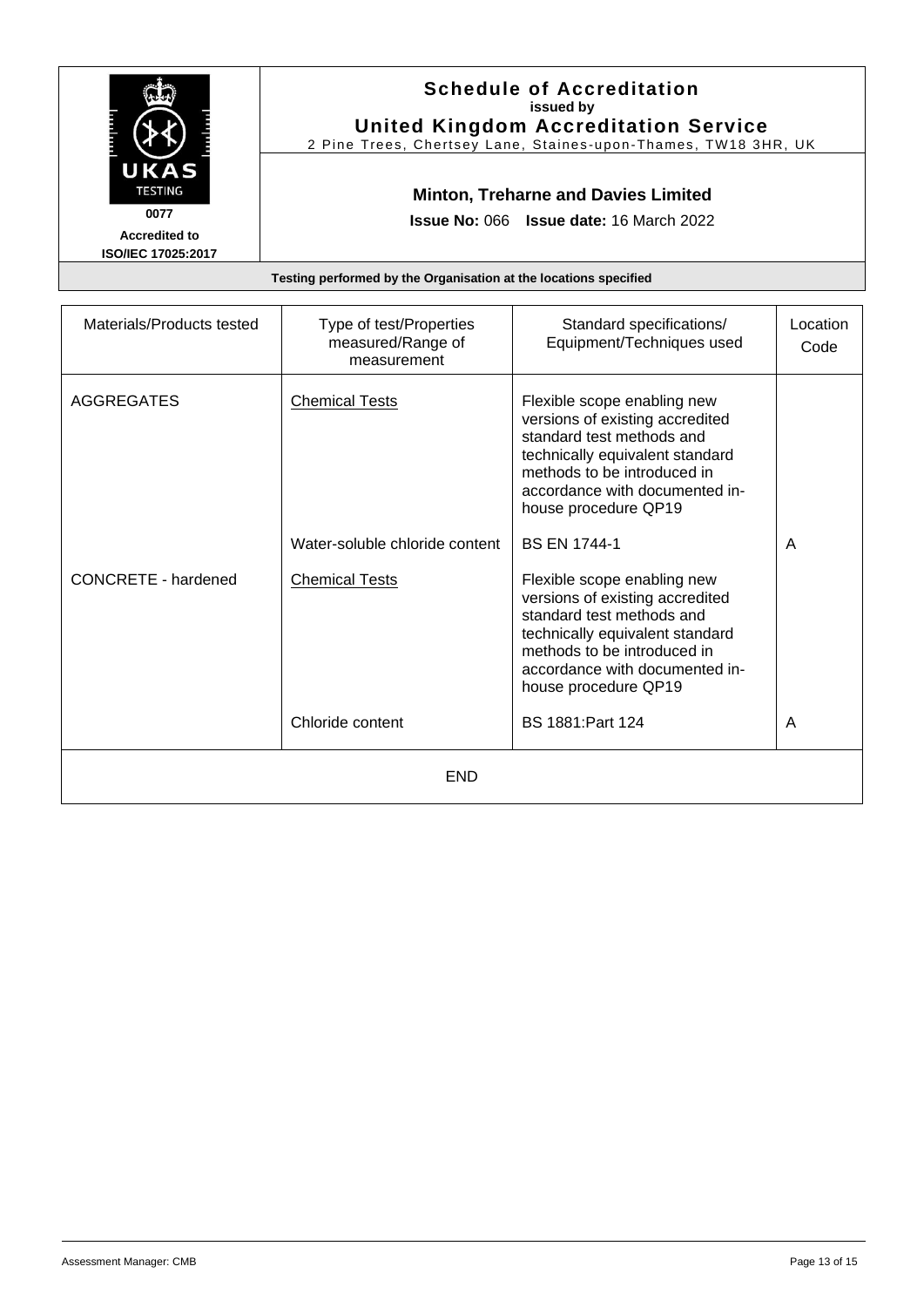| <b>UKAS</b><br><b>TESTING</b><br>0077<br><b>Accredited to</b><br>ISO/IEC 17025:2017                                                                                                                                                                                             |                                                                        | <b>Schedule of Accreditation</b><br>issued by<br><b>United Kingdom Accreditation Service</b><br>2 Pine Trees, Chertsey Lane, Staines-upon-Thames, TW18 3HR, UK<br><b>Minton, Treharne and Davies Limited</b><br><b>Issue No: 066 Issue date: 16 March 2022</b> |                                                      |  |  |
|---------------------------------------------------------------------------------------------------------------------------------------------------------------------------------------------------------------------------------------------------------------------------------|------------------------------------------------------------------------|----------------------------------------------------------------------------------------------------------------------------------------------------------------------------------------------------------------------------------------------------------------|------------------------------------------------------|--|--|
|                                                                                                                                                                                                                                                                                 |                                                                        | Testing performed by the Organisation at the locations specified                                                                                                                                                                                               |                                                      |  |  |
| Accreditation for the purpose of UK Approved Body Activity in accordance with UKCA Requirements and<br><b>UKAS Publication GEN 5</b>                                                                                                                                            |                                                                        |                                                                                                                                                                                                                                                                |                                                      |  |  |
| Category of products or<br><b>Directive/Regulation</b><br><b>Conformity Assessment</b><br><b>Methods / Procedures</b><br>procedure/Module/Article<br>individual products<br><b>Essential</b><br>requirements:<br><b>Product specification/</b><br><b>Properties / Standards</b> |                                                                        |                                                                                                                                                                                                                                                                |                                                      |  |  |
| <b>Pressure Equipment</b><br>(Safety) Regulations<br>2016                                                                                                                                                                                                                       | Directive: Annex I - 3.1.2<br>Regulations: Schedule 2<br>paragraph 21. | Categories II III and IV<br>Approval of permanent<br>joining procedures and<br>personnel**                                                                                                                                                                     | Documented In- house<br>procedure MTD PCP<br>WI 8001 |  |  |

**appointment of 'bodies' to carry out conformity assessment. Reference should be made to the relevant Government Departments BEIS for information on this and listings of bodies recognised under UK legislation**